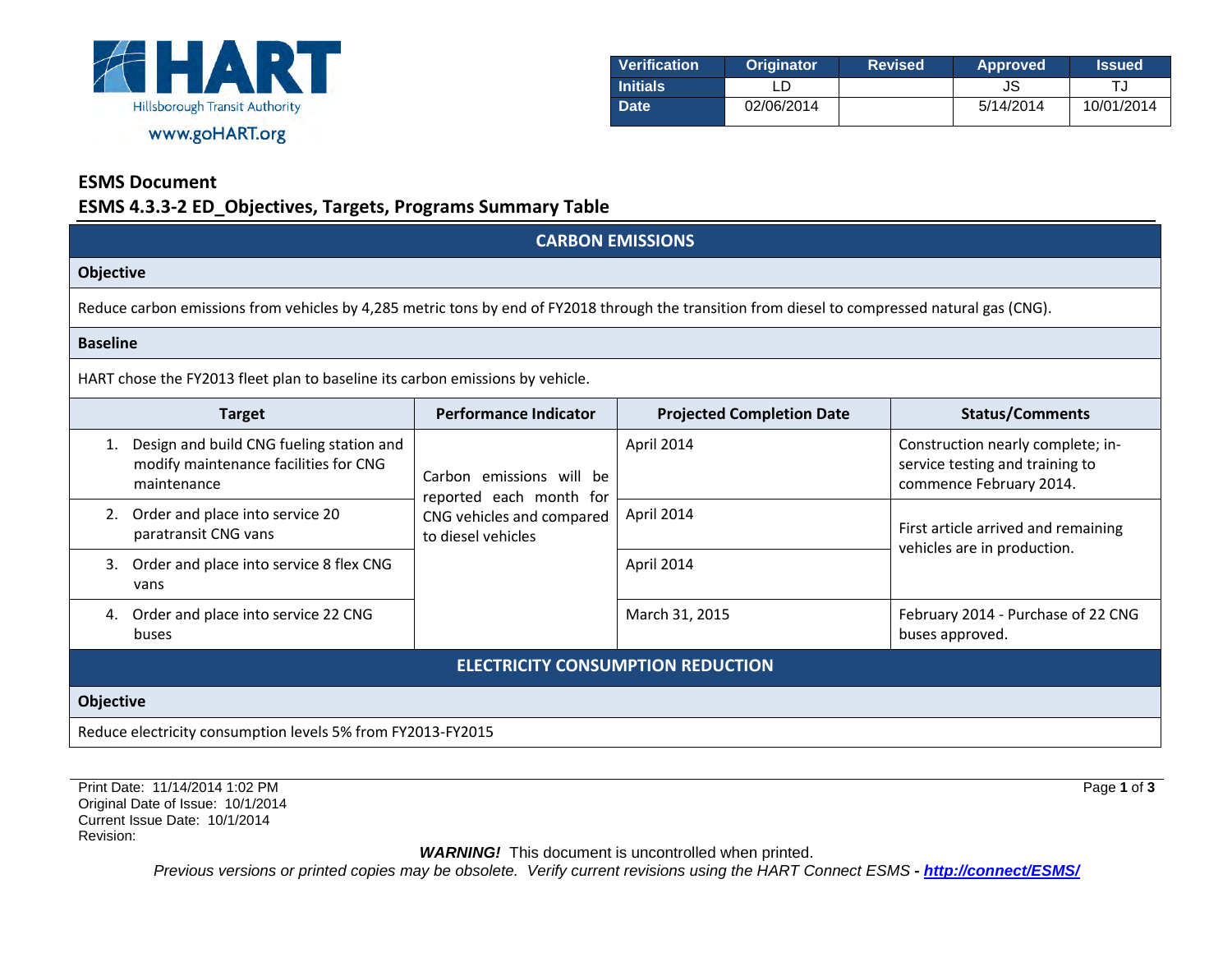

| Verification    | <b>Originator</b> | <b>Revised</b> | <b>Approved</b> | <b>Issued</b> |
|-----------------|-------------------|----------------|-----------------|---------------|
| <b>Initials</b> |                   |                | JS              |               |
| <b>Date</b>     | 02/06/2014        |                | 5/14/2014       | 10/01/2014    |

Page **2** of **3**

#### **ESMS Document**

## **ESMS 4.3.3-2 ED\_Objectives, Targets, Programs Summary Table**

#### **Baseline**

HART's energy-use baseline was defined by preparing a comprehensive analysis of all Hillsborough Transit Authority's facilities. HART will continue to define the potential energy savings by including FY2009 data; staff is in the process of retrieving and incorporating essential data in order to perform a true baseline for energy use. Target date to reassess and conduct energy analysis is 06/30/2014.

| <b>Target</b>                                                                            | <b>Performance Indicator</b>                                                                                                                 | <b>Projected Completion Date</b>         | <b>Status/Comments</b>                                                                                                                                                                   |  |
|------------------------------------------------------------------------------------------|----------------------------------------------------------------------------------------------------------------------------------------------|------------------------------------------|------------------------------------------------------------------------------------------------------------------------------------------------------------------------------------------|--|
| Conduct electricity audits for<br>all Hillsborough Transit<br><b>Authority locations</b> | monitored<br>Target<br>will<br>be<br>and<br>measured on an annual basis as part<br>of the annual Sustainability Program<br>planning process. | FY2010 - FY2013 (Complete)<br>01/30/2014 | <b>HART</b><br>FY2009 as<br>intends to use<br>baseline; staff is in the process of<br>incorporating FY2009 data; target<br>date to conduct FY2009 electricity<br>analysis is 06/30/2014. |  |
| Replace inefficient lighting<br>systems                                                  |                                                                                                                                              | <b>TBD</b>                               | monitoring<br>staff<br>will<br><b>HART</b><br>be<br>electricity consumption on a monthly<br>basis; this will be an on-going task.                                                        |  |
| Educate HART staff<br>3.                                                                 |                                                                                                                                              | <b>TBD</b>                               | Sustainability<br>will develop a<br>HART<br>Program in tandem<br>with energy<br>conservation training.                                                                                   |  |
| <b>WATER CONSUMPTION REDUCTION</b>                                                       |                                                                                                                                              |                                          |                                                                                                                                                                                          |  |
| <b>Objective</b>                                                                         |                                                                                                                                              |                                          |                                                                                                                                                                                          |  |
| Reduce water consumption levels 2% from FY2013-FY2015.                                   |                                                                                                                                              |                                          |                                                                                                                                                                                          |  |
| <b>Baseline</b>                                                                          |                                                                                                                                              |                                          |                                                                                                                                                                                          |  |

Print Date: 11/14/2014 1:02 PM Original Date of Issue: 10/1/2014 Current Issue Date: 10/1/2014 Revision:

**WARNING!** This document is uncontrolled when printed.

*Previous versions or printed copies may be obsolete. Verify current revisions using the HART Connect ESMS - [http://connect/ESMS/](http://connect/ESMS/default.aspx)*